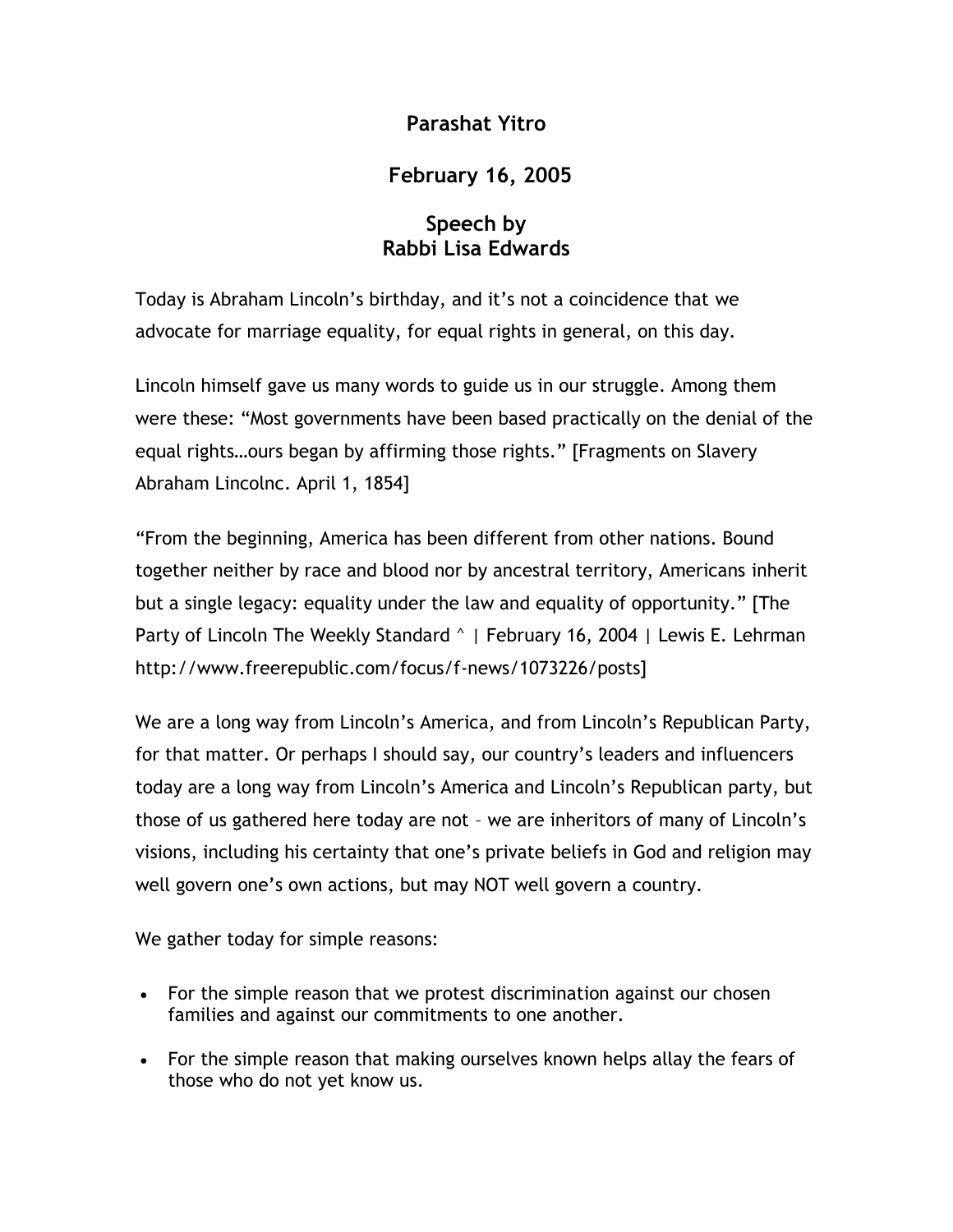- For the simple reason that the government under which we live, the government designed by our nation's founders, provides us with certain rights that we need to claim.
- For the simple reason that those of us who pledge our commitment to another to be there for someone in family partnership – require the same legal rights and responsibilities that other couples and families are given in this country.
- For the simple reason that coming together to speak our truths out loud strengthens our hearts and our cause.

I am a rabbi ordained by the Reform Movement of Judaism, the largest movement of Judaism, and a movement that almost a decade ago voted its full support for the civil right of same gender couples to marry in the eyes of the law, and 8 years ago declared its rabbis free to officiate at the marriage ceremonies of same gender couples, if they so choose.

The synagogue I serve, Beth Chayim Chadashim (BCC), was founded here in Los Angeles 33 years ago as the first gay and lesbian synagogue – in fact its first home was the MCC, the Metropolitan Community Church and its founder, the Rev. Troy Perry -- and the clergy of BCC have been officiating at the ceremonies of same gender couples for 3 decades.

Judaism is a religious tradition that well understands and appreciates the separation of church and state. The ceremonies rabbis and cantors conduct under a Jewish wedding canopy may not always be ones recognized by the state, but they are recognized by the community of family and friends that gather in support. And many of us understand them also to be blessed by God. [Btw, I'm here today with some couples from BCC – some who married in San Francisco, some who married under a wedding canopy in our sanctuary].

So today, despite the fact that our struggle continues, we come together not just to protest and to advocate for our civil rights, but also to celebrate our love, our commitments, our certainty that in our faiths and in our states and in